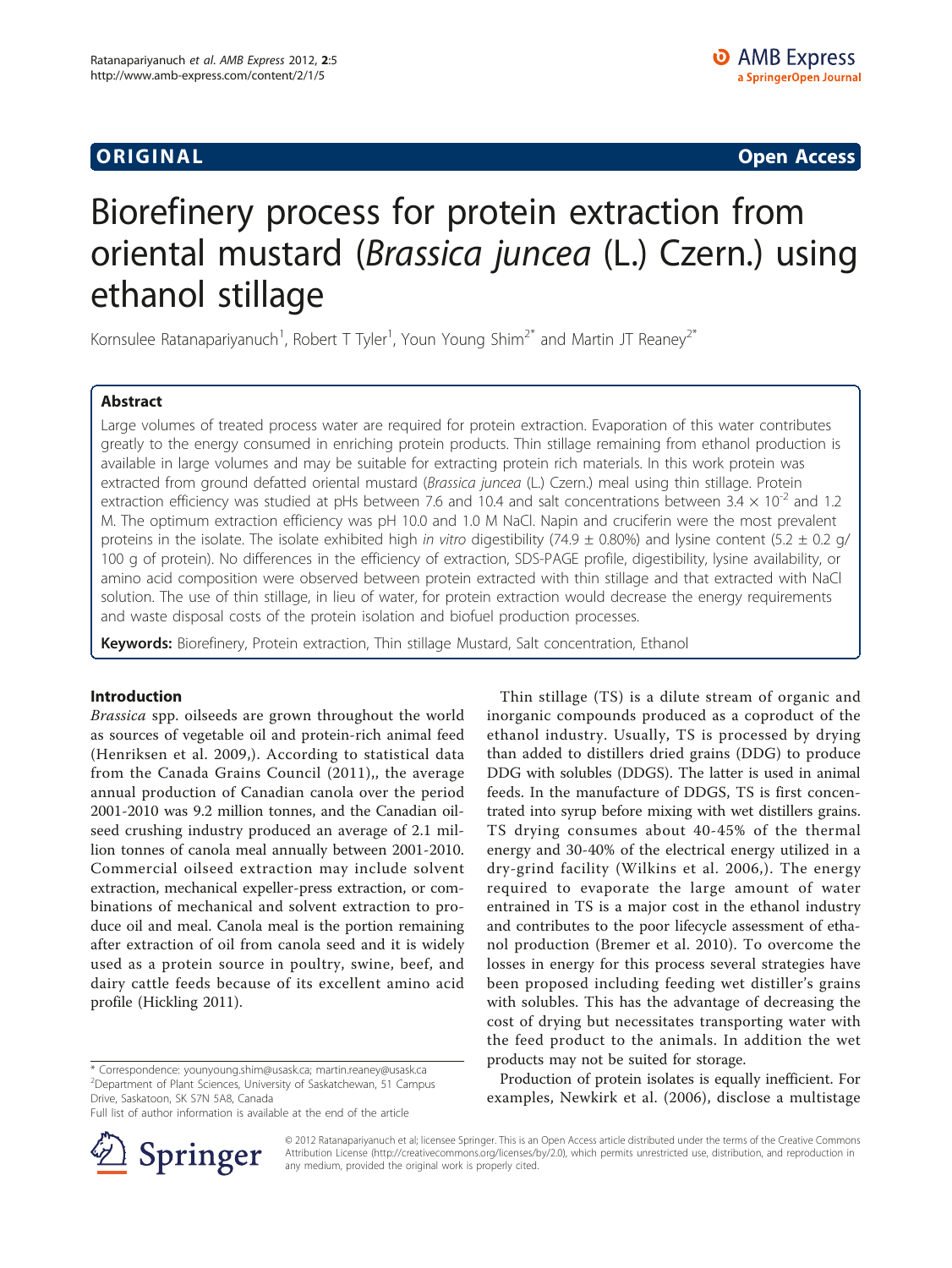protein extraction and recovery process using water and CaO to adjust pH; [Diosady et al. \(1989\)](#page-8-0), extracted 100 g of rapeseed meal with 1,800 g of water; and [Murray](#page-8-0) [\(1998\)](#page-8-0) extracted 50 kg of commercial canola meal with 500 L of water. In all of these extractions the percent of protein concentrate recovered to water used in extraction and processing is less than 3%. Therefore, the consumption of large volumes of water, and its subsequent remediation are costly barriers to the economic production of protein concentrates and isolates.

If the ethanol, oilseed, and protein processing plants are in close physically proximity, TS from the ethanol production plant could be used directly as process water by the protein processing facility. The ethanol producer would avoid the costs of evaporating and drying or treating TS. The protein producer would not have to purchase water for the process and would reduce the energy costs to heat the water for protein extraction. The oilseed processor would provide defatted meal as raw material for protein extraction, and in the case of an oilseed plant that also produces biodiesel, alkaline glycerol, a byproduct from biodiesel plants, could be used for pH adjustment in the protein extraction process. Thus, the ethanol, biodiesel and protein processes would benefit.

In a previous study ([Ratanapariyanuch et al. 2011\)](#page-8-0), we thoroughly characterized TS to determine the presence of compounds that might affect protein extraction. The use of TS for protein extraction from canola or mustard meal has not been reported previously. However, as described above, the use of TS might offer several advantages in the extraction of protein from oilseed meal.

# Materials and methods

## Materials, chemicals and reagents

Oriental mustard seed cultivar (B. juncea (L.) Czern. cv. AC Vulcan) seed was obtained from Agriculture and Agri-Food Canada, Saskatoon Research Centre (Saskatoon, SK, Canada). All seed was from the 2006 harvest and was grown on plots near Saskatoon. Pound-Maker Agventures Ltd. (Lanigan, SK, Canada) provided TS from wheat. Samples of TS were stored at 4°C for up to 4 months until used. TS samples were centrifuged at 1050  $\times$  g for 20 min at 4°C (Model Avanti® J-E, Beckman Coulter Canada Inc., Mississauga, ON, Canada). Glycerol containing approximately 10% KOH was provided by an industrial biodiesel processor (Milligan Biotechnology Inc., Foam Lake, SK, Canada). Reagents and chemicals, unless otherwise noted, were purchased from Sigma-Aldrich (St. Louis, MO, USA).

## Defatted meal preparation

Mustard seed was extracted mechanically using a continuous screw expeller (Komet, Type CA59 C; IBG

Monforts Oekotec GmbH & Co. KG, Mönchengladbach, Germany) with a 6 mm choke and operating with a screw speed of 93 rpm. Oil remaining in the press-cake was removed using hexane as a solvent [\(Milanova et al.](#page-8-0) [2006](#page-8-0),; [Oomah et al. 2006](#page-8-0)) and the residual hexane in the defatted meal was removed in a fume hood overnight.

#### Protein content

Protein content of mustard seed and fractions were determined by the Kjeldahl method as modified by AOAC method 981.10 [\(AOAC 1990\)](#page-8-0). Mustard seed and defatted meal samples (0.5 g) were digested by heating with concentrated  $H_2SO_4$  in a heating/digestion block using a package of Kjeldahl digestion mixture 200 (VWR Scientific, Mississauga, ON, Canada) as a catalyst. After digestion, samples were distilled using a steam distillation unit (Büchi Analytical Inc., New Castle, DE, USA) with 30% (w/v) NaOH. Boric acid (4%) was used to trap ammonia from the distillation. The distillate was titrated with 0.2 N HCl using an N-Point indicator (Titristar N point indicator, EMD Chemicals Inc., Gibbstown, NJ, USA). Nitrogen concentration (N in %) was used to estimate protein concentration (%) by means of a nitrogen-to-protein conversion factor 5.7 ([Sosulski et al. 1990,](#page-8-0)) for TS and 5.5 ([Lindeboom and](#page-8-0) [Wanasundara 2007](#page-8-0)) for mustard seed, meal, and protein.

## Oil content

The oil content was determined using a Goldfisch Extractor (Model 22166B, Labconco Corp., Kansas City, MO, USA) according to AOAC method 960.39 [\(AOAC](#page-8-0) [1990\)](#page-8-0). Samples (20 g) were ground for 30 s in a coffee grinder to pass through a 1 mm screen. A portion of the ground sample (3 g) was weighed on a filter paper (Whatman No. 4), which was then folded. The samples were placed in cellulose thimbles (25 mm  $\times$  80 mm, Ahlstrom AT, Holly Spring, PA, USA) and extracted for 6 h with hexane (50 ml). The hexane was distilled from the oil extraction beakers, after which the beakers were heated at low temperatures (30-40°C) using a hot plate placed in a fume hood. The beakers were then transferred to an oven (105°C) for 30 min and then allowed to cool to room temperature (25°C) in a desiccator.

#### Moisture content

The moisture content of mustard seed and defatted meal was determined according to AOAC method 950.46 ([AOAC 1990](#page-8-0)) using a Mettler Toledo halogen moisture analyzer (Model HB43, Columbus, OH, USA), which employed a quartz heater to dry samples of material (1.0 g) at 105°C until the mass varied less than  $\pm$ 0.001 g over a 30 s. The samples were allowed to cool to room temperature in a desiccator for at least 1 h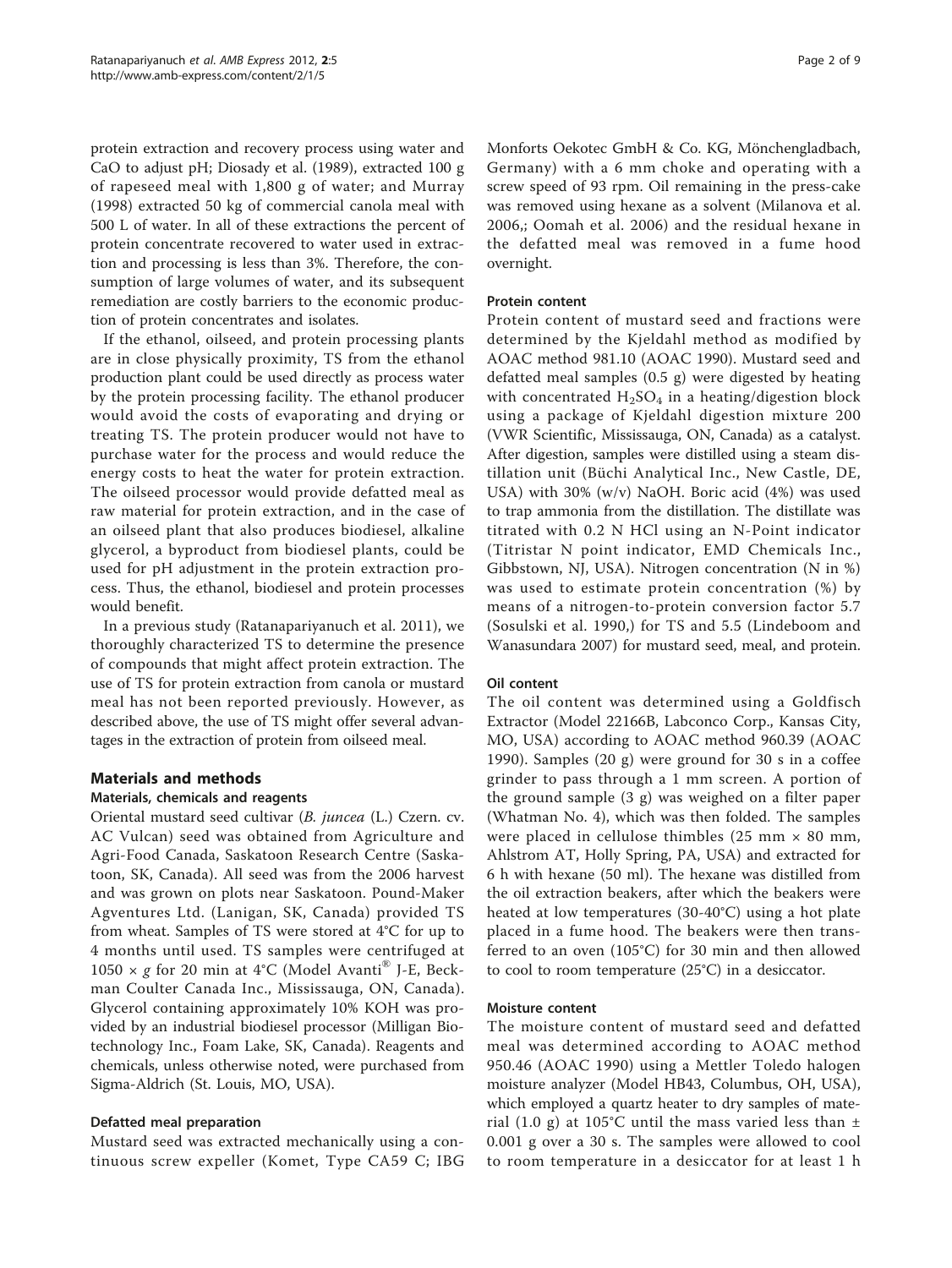<span id="page-2-0"></span>before weighing. Selected samples were frozen at -20°C and lyophilized for 48 h.

#### The effects of pH and salt on protein extraction

The amount of liquid used for protein extraction may determine both extraction efficiency and economics. A 1:30 ratio of defatted meal to solvent, and an extraction time of 120 min were utilized in this study, as recommended by [Diosady et al. \(2005\)](#page-8-0). To avoid protein precipitation and achieve the maximum protein extraction, it is important to avoid pH near the isoelectric point of protein. Based on the literature, the isoelectric precipitation of B. juncea protein has been found to occur at approximately pH 6.0 ([Moure et al. 2006](#page-8-0)). Therefore, alkaline conditions ( $pH > 7.0$ ) were chosen to study protein extraction. Ground defatted meal (5.0 g) was mixed with 150 ml of centrifuged TS. The pH of the system was adjusted to pH 7.6-10.4 using alkaline glycerol from a biodiesel plant (~10% KOH) or 1.0 N HCl. NaCl was used to adjust the ionic strength of the centrifuged TS. The concentrations of NaCl ranged from  $3.4 \times 10^{-2}$  M to 1.2 M. The pH and salt concentrations employed are provided in Table 1.

The mustard meal-TS mixture was stirred continuously for 2 h at room temperature  $(25^{\circ}C)$ . After stirring, the solution was centrifuged at 10,000 rpm for 10 min at 4°C to remove suspended solids. The supernatant was freeze-dried, after which the protein content of the freeze-dried protein of the undissolved solids were analyzed. The moisture content of the undissolved solids was also determined. The conditions that provided the maximum protein extraction efficiency in this study (NaCl concentration of 1.0 M and pH 10.0) were used in subsequent studies of the effects of TS constituents on protein extraction efficiency. A control extraction with an alkaline NaCl solution (1.0 M NaCl in deionized water, pH 10.0), hereafter termed NaCl solution, was conducted. The quality of the protein products from the control and TS extractions was compared.

## Thin stillage composition

The composition of TS was characterized according to [Ratanapariyanuch et al. \(2011\)](#page-8-0). Nuclear magnetic

Table 1 Coded values of independent variables used to study the effect of pH and salt (NaCl) concentration on protein extraction efficiency

| Independent variable   | Code level <sup>a</sup> |        |     |      |       |
|------------------------|-------------------------|--------|-----|------|-------|
|                        | $-1.414$                | $-1.0$ | 0.0 | 1.0  | 1.414 |
| рH                     | 76                      | 80     | 90  | 10 O | 104   |
| Salt concentration (M) | 0.034                   | 02     | 06  | 1 ∩  |       |

 $a$  All levels of each factor were chosen based on a central composite rotatable design.

resonance and high-performance liquid chromatography (HPLC) were utilized to determine the content of organic compounds including ion chromatography and inductively coupled plasma mass spectroscopy (ICP-MS) provided a detailed analysis of inorganic constituents.

#### Protein extraction efficiency

Protein was removed from TS via ultrafiltration prior to its use for protein extraction from mustard meal. Centrifuged TS was filtered through a 3,000 MWCO regenerated cellulose membrane (Millipore Corp., Bedford, MA, USA) using a stirred ultrafiltration cell (Millipore Corp., Bedford, MA, USA), running at 55 psi with a shear rate of 200 rpm. A solution of NaCl (1.0 M and a pH of 10.0) was selected to obtain the highest protein extraction efficiency (based on results from the previous experiment above). Protein was extracted as described above. The supernatant from the centrifuged protein solution was dialyzed using Spectra/Por molecular-porous membrane tubing (3,500 MWCO, Spectrum Laboratories Inc., Rancho Dominguez, CA, USA) at a supernatant to deionized distilled water ratio of 1:1,000. Water exchange with fresh deionised water was repeated three times a day until the conductivity of permeate water was equal to that of deionised distilled water after 8 h of dialysis. The protein solution obtained by dialysis was freeze-dried. Freeze-dried protein and undissolved solids were analyzed for protein content, and the moisture content of undissolved solids was also determined. Protein products from TS and NaCl extraction were pooled according to extraction solution type, and then analyzed to determine the molecular weight, peptide sequence, amino acid composition, digestibility, and lysine availability of the proteins.

#### Molecular weight

Molecular weights of the extracted proteins were determined by electrophoresis separation using sodium dodecyl sulfate-polyacrylamide gel electrophoresis (SDS-PAGE) ([Laemmli, 1970\)](#page-8-0). Ten micrograms of protein from TS or NaCl extraction and 5.0  $\mu$ g of SeeBlue<sup>®</sup> Plus2 Pre-Stained Standard (Invitrogen, Carlsbad, CA, USA) with a range of 4-250 kDa were applied onto 8.6  $cm \times 6.8$  cm Ready Gels (Tris-HCl 4-15%, 10 wells, Bio-Rad Laboratories, Hercules, CA, USA). Each of the proteins products was mixed at a 1:1 ratio with loading buffer (1.0 M Tris-HCl, pH 6.8, containing 20% glycerol, 10% SDS, 0.4% bromophenol blue), and heated on a Gene Amp PCR System 9700 (Applied Biosystems, Foster City, CA, USA) at 95°C for 5 min. The Mini-PRO-TEAN 3 cell (Bio-Rad Laboratories, Hercules, CA, USA) was filled with running buffer (Tris base 3.028 g/l, glycine 14.414 g/l, SDS 1.0 g/l) adjusted pH to 8.3, and electrophoresis was performed for 30 min at 50 V. The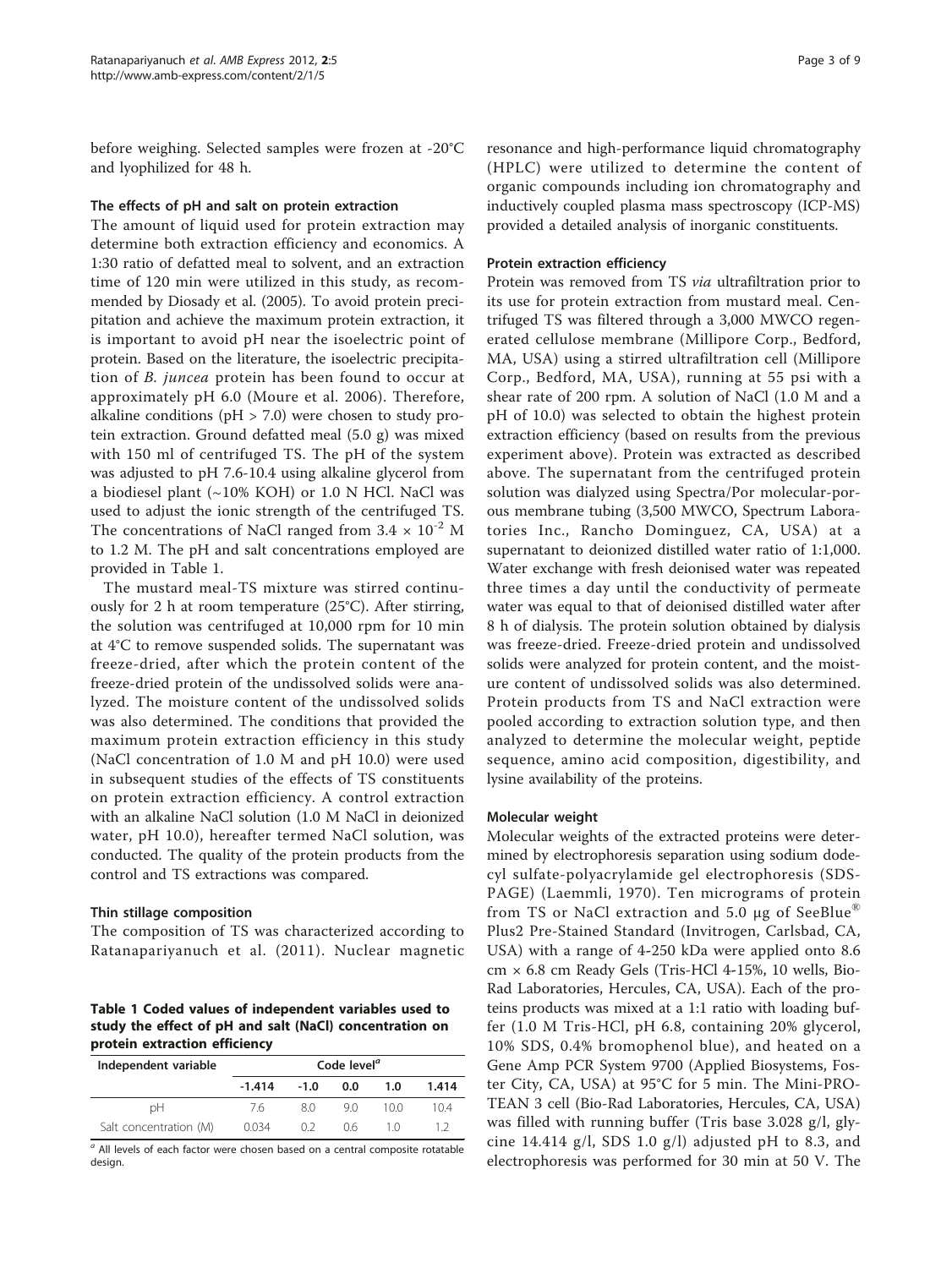voltage was then increased to 100 V for 70 min. After electrophoresis, the gels were stained with 0.1% of Coomassie Brilliant Blue R-250 (Sigma, St. Louis, MO, USA) mixed with 40% methanol and 10% acetic acid. Subsequently the stained gels were destained with 40% methanol and 10% acetic acid to remove the background.

#### Peptide mass fingerprinting

Each of the stained protein containing bands observed in the electrophoresis gel was excised from reference gels for identification by matrix-assisted laser desorption ionization time-of-flight mass spectrometry (MALDI-TOF MS) according to the method of [Aluko et al.](#page-8-0) [\(2004\).](#page-8-0) After MALDI-TOF analysis of tryptic peptides, mass tags were searched against the mustard UniGene database using the MS-FIT program of Protein Prospector (University of California, San Francisco, CA, USA) with autocatalytic trypsin fragments as internal calibration standards. All searches were performed against the National Center for Biotechnology Information (NCBI) mustard UniGene database.

#### Amino acid composition

The amino acid profiles of extracted proteins were determined using the method of [Llames and Fontaine](#page-8-0) [\(1994\).](#page-8-0) Performic acid and HCl were used to oxidize and hydrolyze the proteins, respectively. Hydrolysates were analyzed for amino acids using an analytical ion exchange column (AA911, Transgenomics Inc., Omaha, NE, USA) and post column derivitization with orthophthaldialdehyde (OPA). An Agilent 1100 series HPLC system (Agilent Technologies, Waldbronn, Germany) and fluorescence detector (RF-551, Shimadzu Scientific Instruments, Columbia, MD, USA) were employed. Amino acids were quantified with the internal standard method of measuring the absorption of reaction products with ninhydrin at 570 nm. Tryptophan was determined by HPLC with fluorescence detection (extinction 280 nm, emission 356 nm) after alkaline hydrolysis with barium hydroxide octahydrate for 20 h at 110°C ([Eur](#page-8-0)[opean Commission 2000,](#page-8-0)). Tyrosine was not determined. Supplemented amino acid was determined by extraction with 0.1 N HCl ([European Commission](#page-8-0) [1998](#page-8-0)).

## In vitro digestibility

The digestibility of extracted protein was determined using the multi-enzyme technique of [Hsu et al. \(1977\)](#page-8-0). Lyophilized protein samples extracted with TS and NaCl solution were dissolved in deionized water (6.25 mg protein/ml). The protein solutions (25 ml) were adjusted to pH 8.0 with 0.1 N HCl or NaOH, while stirring at 37°C in a water bath. The multi-enzyme solution (1.6 mg/ml trypsin, 3.1 mg/ml chymotrypsin, and 1.3 mg/ml

peptidase) was prepared in water adjusted to pH 8.0 and stored in an ice bath. Digestions were conducted by adding the multi-enzyme solution (2.5 ml) to 25 ml of protein solution while stirring at 37°C. The pH of the protein solution was recorded over a 10 min period using a recording pH meter. The percent protein digestibility was calculated by the following eq 1:

$$
Digestibility (\%) = 210.46 - 18.10X \tag{1}
$$

X is the pH at 10 min. The enzyme blank was run in 0.001 M phosphate buffer, pH 8.0.

#### Lysine availability

Lysine availability of extracted protein was measured using a fluorometric technique ([Ferrer et al. 2003](#page-8-0)). A reconstituted protein sample (50 μl) containing 0.3-1.5 mg of protein was mixed with deionized water (950  $\mu$ l), and then 1 ml of SDS solution (120 g/l) was added. An OPA solution was prepared by combining 80 mg OPA in 2 ml 100% ethanol, 50 ml sodium tetraborate buffer (pH 9.7-10.0), 5 ml SDS (200 g/l), and 0.2 ml  $\beta$ -mercaptoethanol. OPA solution (3 ml) was added to 100 μl of the reconstituted protein solution. The mixture was incubated for 2 min at 25°C while shaking. Fluorescence was measured between 2 and 25 min at 455 nm (Pi-Star 180 CD spectrophotometer, Applied Photophysics Ltd., Leatherhead, U.K.). The absorbance value of the protein sample was corrected by the absorbance of a blank and the absorbance of the interference. The blank mixture (1 ml of SDS solution, 120 g/l, and 1 ml of deionized distilled water) was incubated at 4°C for 12 h, after which it was sonicated (Branson 3200R-1, Sonicator, Branson Cleaning Equipment Company, Danbury, CT, USA) for 15 min at 25°C. Interference in the determination stems from small peptides, free amino acids, and amines. In order to determine the interference, trichloroacetic acid (TCA) was added to precipitate protein in the sample solution (2 ml of 10% (w/v) TCA and 2 ml of protein extract), which was then centrifuged at 827g (Allegra X-22R Centrifuge, Beckman Coulter Canada Inc., Mississauga, ON, Canada). Blank controls were prepared by combining 900 μl of deionized water, 1 ml of SDS solution (120 g/l), and 100 μl of supernatant. A calibration curve was prepared using a mixture of casein from bovine milk at concentrations ranging from 0.1 to 2.0 mg/ml (lysine contents of  $8.48 \times 10^{-3}$  to 0.169 mg lysine/ml) dissolved in 0.1 M sodium tetraborate buffer (pH 9.0).

## Color

The color of extracted protein was determined using a HunterLab system (Color Flex, Hunter Associates Laboratory Inc., Reston, VA, USA). The illuminator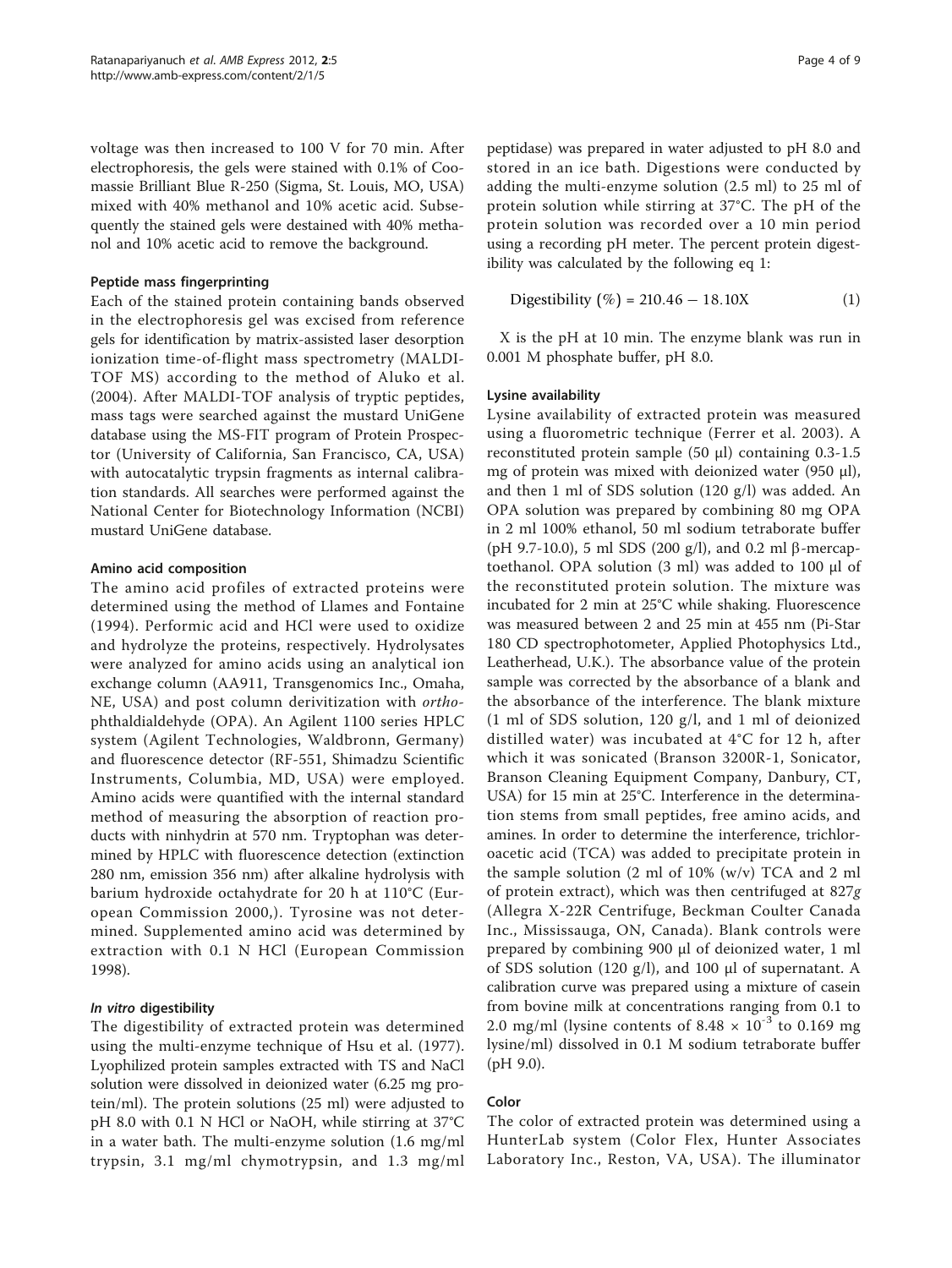condition was set at D65 (daylight), and the observer at 10°. In the Hunter scale, 'L' measures lightness and varies from 100 for white to zero for black. The chromaticity value 'a' measures redness when positive, gray when zero, and greenness when negative. The 'b' value measures yellowness when positive, gray when zero, and blueness when negative. The colorimeter was calibrated with standard black and white calibration tiles provided with the instrument before measuring the colors of TS and NaCl solution.

#### Large-scale protein extraction

The ratio of ground defatted meal to TS was increased to 1:5 to simulate a more practical industrial process. Ground defatted meal (180 g) was mixed with centrifuged TS (900 ml) having a NaCl concentration of 1.0 M. The pH was adjusted and protein extracted as described previously. The supernatant from protein extract centrifugation was dialyzed using Spectra/Por molecular porous membrane tubing (Spectrum Laboratories Inc., Rancho Dominguez, CA, USA), 6,000-8,000 MWCO, at a ratio of 1:20 supernatant to deionized water. The meal was extracted twice more with 900 ml of centrifuged TS for 2 h per extraction (1:5, meal: centrifuged stillage ratio). The supernatant from each extraction was dialyzed as described above. Water exchange with fresh deionized water was repeated until the conductivity of the permeate water was equal to that of deionized water after 8 h of dialysis. The three dialyzed protein extracts were combined and sub-sampled, and the sub-samples were lyophilized and subsequently analyzed for protein content.

# Comparison of protein extraction efficiency with that of a published protocol

Using the protocol of [Milanova et al. \(2006\)](#page-8-0), ground defatted meal (20 g) was mixed with 200 ml of 0.6 M NaCl solution. The pH of the mixture was adjusted to 6.8 with a 0.1 N HCl solution, stirred continuously for 30 min at 25°C and then centrifuged at 10,000 rpm for 10 min. The supernatant was filtered using a stirred cell with a 3,000 MWCO membrane until the volume of protein solution was 10 ml. Subsequently, the protein solution was diafiltered (3,000 MWCO) using 500 ml of 0.6 M NaCl solution at pH 6.0, until the volume of the solution was 20 ml. The concentrated protein and salt solution (20 ml) was then diluted 15-fold (to 300 ml) with chilled water (4°C) to form a discrete protein (micelle) in the aqueous phase. The protein micelle was allowed to settle to form an amorphous, gelatinous mass. The protein mass was centrifuged at 10,000 rpm for 10 min to separate protein particles from the liquid. The protein sediment was lyophilized and subsequently

analyzed for nitrogen content using the Kjeldahl method.

#### Statistical analysis

All measurements were undertaken in triplicate. The efficiency of protein extraction was determined using a response surface methodology (RSM). Five levels of each factor (pH and salt concentration) were chosen based on a central composite rotatable design (CCRD) (Table [1\)](#page-2-0) [\(Kuehl 2000\)](#page-8-0).

#### Results

Composition of B. juncea mustard seed and defatted meal The protein, oil, and moisture contents of whole mustard seed were  $22.1 \pm 0.1$ ,  $38.7 \pm 0.2$ , and  $4.8 \pm 0.1$ %, respectively. For defatted meal, the protein, oil, and moisture contents were  $32.3 \pm 0.2$ ,  $4.1 \pm 0.1$ , and  $6.3 \pm 1.2$ 0.1%, respectively.

#### The effect of pH and salt on protein extraction

Both salt concentration and pH affect protein solubility. The effect of these two variables on the efficiency of protein extraction was studied in order to determine the optimum conditions for protein extraction from mustard meal. Maximum protein extraction efficiency was achieved at the highest pH and NaCl concentration employed (10.4 and 1.2 M, respectively) (Table [1\)](#page-2-0).

# Protein extraction using thin stillage and sodium chloride solution

#### Efficiency of protein extraction

The efficiency of protein extraction may be affected by the presence of compounds, such as divalent cations, which are found in industrial TS ([Ratanapariyanuch et](#page-8-0) [al. 2011](#page-8-0)) but not in the NaCl solution. TS used in this study was first filtered with an ultrafiltration membrane of 3,000 MWCO to remove large molecules such as proteins and polysaccharides. The conditions that produced the highest protein extraction efficiency (pH 10.0, NaCl concentration of 1.0 M) in preliminary experiments were employed. The results did not show any significant differences in the efficiency of protein extraction obtained using TS (60.1  $\pm$  4.4%) or NaCl solution (56.3  $\pm$  4.1%). The molecular weights of the proteins extracted by TS and NaCl solution were determined by SDS-PAGE to be 14, 18-20, 20-22, 34, and 55 kDa (Figure [1](#page-5-0)).

#### Protein identification

The masses and peptide mass fingerprint of the peptides are presented in Table [2.](#page-5-0) A number of abundant peaks from singly-charged tryptic peptides ranging from 973.49 to 2,088.19 m/z were observed. The results showed that for napin, only a 14 kDa peptide fragment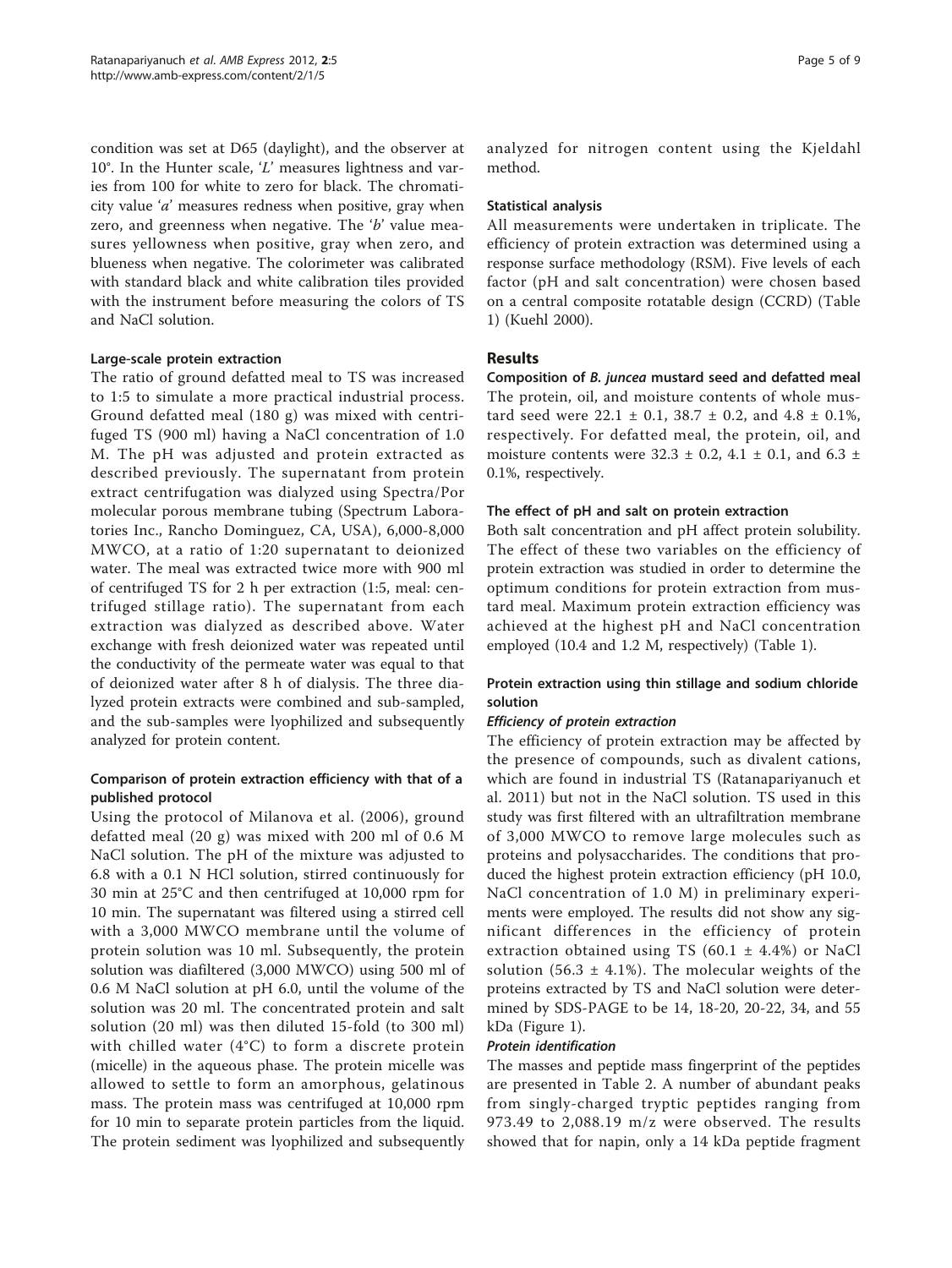<span id="page-5-0"></span>

was observed. The masses obtained from the tryptic digests matched predicted digestion products. Specifically predicted tryptic digestion fragments [12 to 20 (EFQQAQHLR) and 100 to 109 (IYQTATHLPR)] were matched with the sequence of B. juncea 1-E in the

database ([Monsalve et al. 1993](#page-8-0)). Peptide fragments with masses of 18-20, 20-22, 34, and 55 kDa were observed that matched the predicted masses from tryptic digestion of cruciferin. The protein peak appeared to consist of a single protein purified to near-homogeneity as indicated by both the MALDI-TOF MS data and SDS-PAGE analysis (Table 2 and Figure 1).

# Amino acid composition

The amino acid composition of protein extracted from mustard meal using TS and NaCl solution was analyzed by HPLC (Table [3\)](#page-6-0). The differences in amino acid content among proteins extracted with TS and NaCl solution were slight. The standard deviation of the valine content of protein extracted with NaCl solution was high, as the baseline of the HPLC chromatogram was not smooth. In proteins extracted by each of the two solutions, glutamic acid and methionine were present in the highest and lowest concentrations, respectively. Of the essential amino acids, leucine, and methionine were present in the highest and lowest concentrations, respectively.

## In vitro digestibility

The protein products extracted with TS and NaCl solutions had similar digestibility of 74.9  $\pm$  0.8 and 74.5  $\pm$ 0.5%, respectively (Table [4\)](#page-6-0). [Alireza-Sadeghi et al. \(2006\)](#page-8-0) found that the digestibility of defatted B. juncea meal and protein isolated from defatted B. juncea meal were 80.6 and 92.4%, respectively. The digestibility of protein from this study was lower than reported by others previously (Table [4](#page-6-0)).

## Lysine availability

The availabilities of lysine from protein product extracted with TS and NaCl solution were similar at 43.0  $\pm$  0.3% and 42.0  $\pm$  0.4%, respectively (Table [4\)](#page-6-0). Color

The color of the protein product extracted with TS  $(L =$  $56.36 \pm 0.08$ ) was darker than that of protein extracted with NaCl solution ( $L = 69.04 \pm 0.07$ ) (Table [5\)](#page-6-0).

| Table 2 Amino acid sequences of tryptic peptide fragments of protein extracted from B. juncea using thin stillage |  |  |  |
|-------------------------------------------------------------------------------------------------------------------|--|--|--|
|-------------------------------------------------------------------------------------------------------------------|--|--|--|

| Subunit mass (kDa) | Fragment sequence          | Calculated mass (m/z) | Actual mass (m/z) | Sequence assignment    | <b>Position</b> |
|--------------------|----------------------------|-----------------------|-------------------|------------------------|-----------------|
| 14                 | <b>EFOOAOOHLR</b>          | 1155.58               | 1156.68           | Allergen B. juncea 1-E | $12 - 20$       |
|                    | <b>IYOTATHLPR</b>          | 1198.64               | 1199.75           | Allergen B. juncea 1-E | 100-109         |
| $18 - 20$          | <b>GLPLEVISNGYOISPOEAR</b> | 2070.07               | 2071.21           | Cruciferin             | 338-386         |
| $20-22$            | <b>GLPLEVISNGYOISLEEAR</b> | 2087.09               | 2088.19           | Cruciferin             | 66-84           |
|                    | <b>GLPLEVISNGYOISPOEAR</b> | 2070.07               | 2071.19           | Cruciferin             | 368-386         |
| 34                 | <b>CSGEAFER</b>            | 972.41                | 973.49            | Cruciferin             | 62-69           |
|                    | <b>VOGOFGVIRPPLR</b>       | 1465.85               | 1466.94           | Cruciferin             | 251-263         |
|                    | <b>IEVWDHHAPOLR</b>        | 1499.76               | 1500.83           | Cruciferin             | $50 - 61$       |
| 55                 | <b>GPFOVVRPPLR</b>         | 1264.74               | 1265.79           | Cruciferin             | 288-298         |
|                    | <b>VOGOFGVIRPPLR</b>       | 1465.85               | 1466.91           | Cruciferin             | 251-263         |
|                    | <b>IEVWDHHAPOLR</b>        | 1499.76               | 1500.81           | Cruciferin             | $50 - 61$       |
|                    | <b>GLPLEVISNGYOISPOEAR</b> | 2070.07               | 2071.13           | Cruciferin             | 420-438         |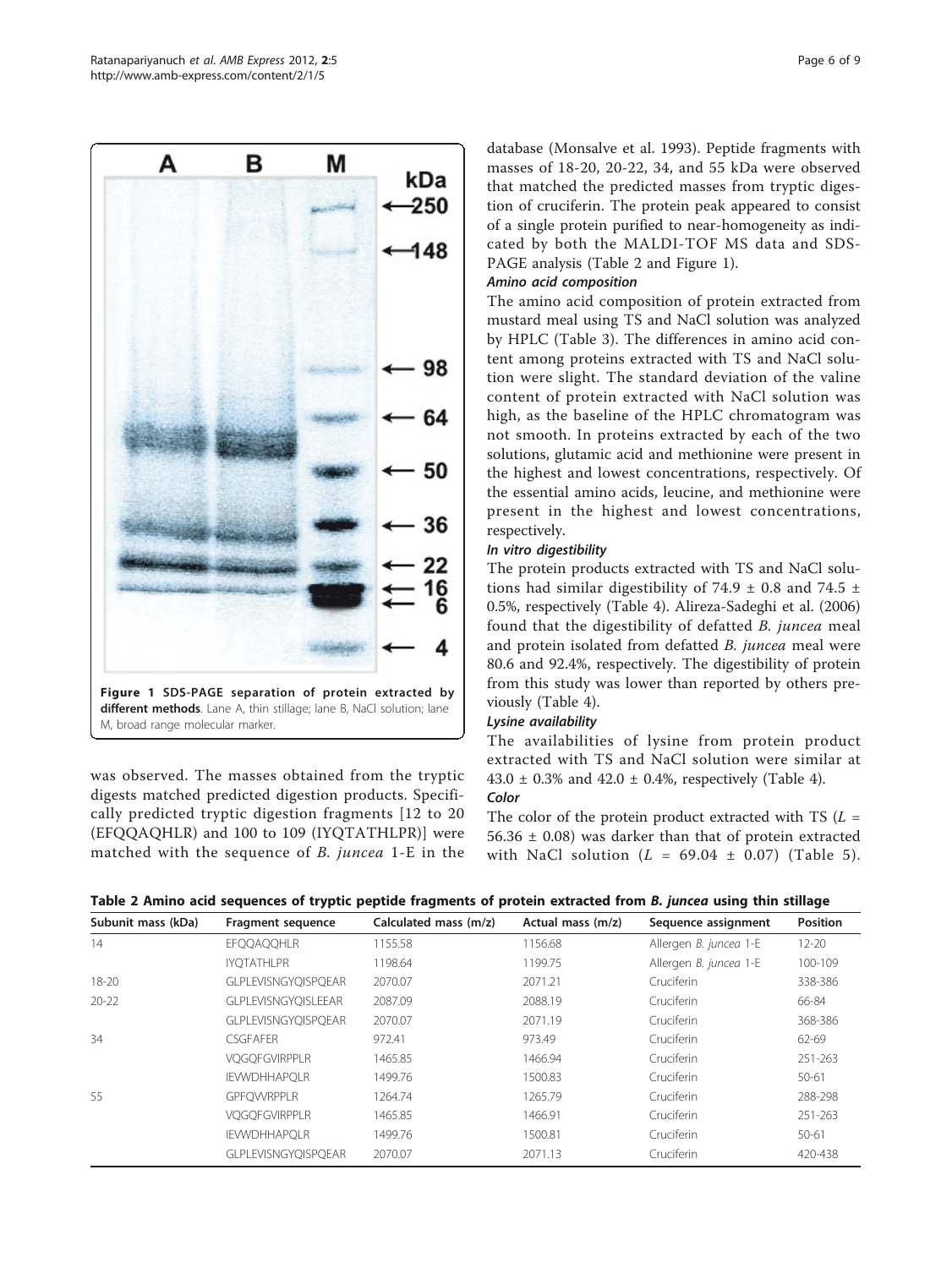| Amino acid                 | Thin stillage <sup>a</sup> | NaCl solution <sup>a</sup> | Protein isolated from B. junceab | <b>FAO<sup>c</sup></b> |
|----------------------------|----------------------------|----------------------------|----------------------------------|------------------------|
| Cysteine                   | $5.3 \pm 0.0$              | $5.2 \pm 0.2$              | $2.9 \pm 0.1$                    | N                      |
| Asparagine                 | $5.4 \pm 0.2$              | $6.0 \pm 0.1$              | N <sup>d</sup>                   | $\mathbb N$            |
| Methionine                 | $2.2 \pm 0.2$              | $2.3 \pm 0.0$              | $2.7 \pm 0.0$                    | $2.5^{\mathrm{e}}$     |
| Threonine                  | $3.1 \pm 0.1$              | $3.5 \pm 0.2$              | $4.3 \pm 0.1$                    | 3.4                    |
| Serine                     | $3.9 \pm 0.1$              | $4.2 \pm 0.0$              | $4.5 \pm 0.0$                    | N                      |
| Glutamic acid <sup>f</sup> | $22.2 \pm 0.1$             | $23.0 \pm 0.2$             | $20.8 \pm 0.1$                   | N                      |
| Glycine                    | $4.6 \pm 0.1$              | $4.9 \pm 0.1$              | $5.2 \pm 0.0$                    | $\mathbb N$            |
| Alanine                    | $3.9 \pm 0.1$              | $4.3 \pm 0.1$              | $4.4 \pm 0.1$                    | $\mathbb N$            |
| Valine                     | $6.0 \pm 0.2$              | $3.0 \pm 0.2$              | $5.2 \pm 0.1$                    | 3.5                    |
| Isoleucine                 | $3.4 \pm 0.0$              | $3.8 \pm 0.1$              | $3.7 \pm 0.1$                    | 2.8                    |
| Leucine                    | $6.6 \pm 0.1$              | $7.5 \pm 0.1$              | $7.8 \pm 0.0$                    | 6.6                    |
| Phenylalanine              | $3.6 \pm 0.2$              | $4.1 \pm 0.4$              | $4.5 \pm 0.0$                    | N                      |
| Histidine                  | $4.5 \pm 0.1$              | $4.5 \pm 0.1$              | $2.8 \pm 0.0$                    | 1.9                    |
| Lysine                     | $5.2 \pm 0.2$              | $5.9 \pm 0.3$              | $4.9 \pm 0.1$                    | 5.8                    |
| Arginine                   | $7.0 \pm 0.2$              | $7.6 \pm 0.1$              | $10.0 \pm 0.0$                   | $\mathbb N$            |
| Tryptophan                 | $\mathbb N$                | N                          | $1.5 \pm 0.0$                    | N                      |
| Tyrosine                   | N                          | Ν                          | $2.3 \pm 0.0$                    | 6.39                   |
| Aspartic acid              | N                          | $\mathsf{N}$               | $7.0 \pm 0.1$ <sup>h</sup>       | $\mathbb N$            |
| Proline                    | N                          | N                          | $5.6 \pm 0.0$                    | N                      |

<span id="page-6-0"></span>Table 3 Amino acid composition of protein extracted from B. juncea using thin stillage and NaCl solution.

Data expressed as  $g/100$  g of protein are the mean  $\pm$  standard deviations (SD) of three analyses.

<sup>a</sup> 1.0 M NaCl added.  $b, c$  From references ([Alireza-Sadeghi et al. 2006](#page-8-0),; [FAO 2002](#page-8-0)).

<sup>d</sup> N means no analysis.

 $e^{e}$  Value for methionine + cysteine. <sup>f</sup> Value for glutamic acid + glutamine.

 $9$  Value for tyrosine + phenylalanine. <sup>h</sup> Value for aspartic acid + asparagine.

However,  $a$  (2.34  $\pm$  0.01 - 3.45  $\pm$  0.05) and b (19.33  $\pm$  $0.01 - 19.55 \pm 0.05$ ) values were similar in the two protein products.

#### **Discussion**

The composition of TS was reported separately [\(Ratana](#page-8-0)[pariyanuch et al. 2011\)](#page-8-0). In brief, stillage contained a number of organic and inorganic constituents that constituted a solution with about 3% dissolved matter. Our original hypothesis was that some of the dissolved constituents might either alter the efficiency of protein extraction or affect the quality of the extracted protein. Neither the efficiency of protein extraction nor the quality of protein was affected by the whole stillage. Therefore, we did not have reported the effect of individual components of the stillage on protein yield and quality. In this study, the relative efficiencies of protein

Table 4 In vitro digestibility and lysine availability of protein extracted from mustard meal using thin stillage or NaCl solution

| Constituent         | Thin stillage <sup>a</sup> | NaCl solution <sup>a</sup> |
|---------------------|----------------------------|----------------------------|
| Digestibility (%)   | $74.9 + 0.8$               | $74.5 + 0.5$               |
| Lysine availability | $43.0 + 0.3$               | $42.0 + 0.4$               |
| (g/kg of sample)    |                            |                            |

Values are the means of triplicate determinations with SD of a single sample. <sup>a</sup> 1.0 M NaCl added.

extraction using TS and NaCl solution were used to determine the effect of these solutions. In addition, SDS-PAGE of extracted protein, amino acid sequences of tryptic peptide fragments of extracted protein, digestibility, and lysine availability of extracted protein were compared for protein extracted using TS and NaCl solution.

High pH and salt concentrations are not necessarily practical if they are not cost effective even if they increase protein extraction efficiency. At alkaline pH, most proteins have a net negative charge, which results in strong intramolecular electrostatic repulsion. This would cause swelling and unfolding of protein molecules ([Damodaran 1996,](#page-8-0)) and possible loss of functionality. Similarly, when pH is above the isoelectric pH, protein solubility increases. Typically, the maximum solubility of protein occurs in alkaline solutions. [Damodaran \(1996\)](#page-8-0), noted that when ionic strength is low (NaCl

Table 5 Color of protein extracted from mustard meal using thins or NaCl solution

| Color parameter | Thin stillage <sup>a</sup> | NaCl solution <sup>a</sup> |
|-----------------|----------------------------|----------------------------|
|                 | $56.36 + 0.08$             | $69.04 + 0.07$             |
| a               | $3.45 + 0.05$              | $2.34 + 0.01$              |
|                 | $19.33 + 0.01$             | $19.55 + 0.05$             |

Values are the means of triplicate determinations with SD of a single sample. <sup>a</sup> 1.0 M NaCl added.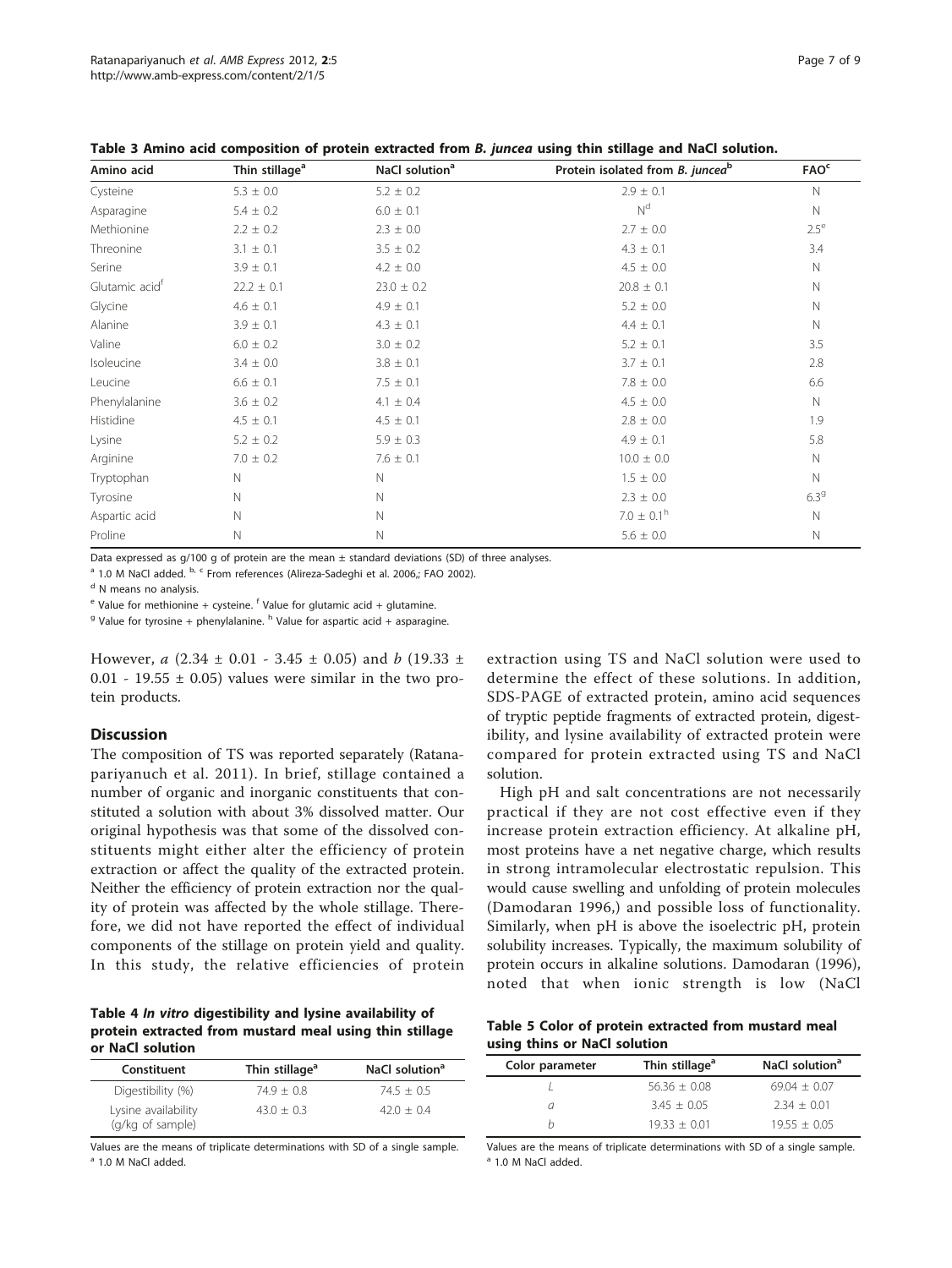concentration  $<$  0.5 M) the solubility of proteins that contain polar surface domains typically increases. The effects of pH and salt concentration demonstrated in this study are in agreement with the literature. [Linde](#page-8-0)[boom and Wanasundara \(2007\)](#page-8-0) extracted protein from yellow mustard (Sinapis alba) using water at different pHs (3.5-10.0). They discovered that the protein content of the extracts increased when the pH was above 7.5, and was as high as 25 mg/ml at pH 10.0.

According to the molecular weights of the proteins extracted by TS and NaCl solution (Figure [1\)](#page-5-0), [Aluko](#page-8-0) [and McIntosh \(2001\)](#page-8-0) reported that a 52 kDa polypeptide was present in a purified 12S globulin storage protein (cruciferin) from Brassica napus seed. [Aluko et al.](#page-8-0) [\(2004\)](#page-8-0) stated that in S. alba protein isolates, a 2S albumin storage protein (napin) band appeared at 5 kDa and cruciferin bands at 22, 28, and 35 kDa. [Aluko and](#page-8-0) [McIntosh \(2004\),](#page-8-0) demonstrated that 12 and 13 kDa polypeptides were subunits of the napin of mustard seed. [Shim and Wanasundara \(2008\)](#page-8-0) reported that a single protein band of 14.5 kDa polypeptides were two polypeptide chains of 4.5 and 10 kDa linked by disulfide bonds. From the above information, it was concluded that the bands found in SDS-PAGE were cruciferin and napin, and that they could be extracted with either TS or NaCl solution. These results were then confirmed by peptide sequencing.

A combination of in-gel trypsin digestion of protein separated by SDS-PAGE followed by MALDI-TOF MS of the digests produced the masses used for searching peptide-mass databases. Table [2](#page-5-0) shows the search results, which identifies peptide fragments of *B. juncea*. These results are in agreement with those of [Aluko and McIn](#page-8-0)[tosh \(2001\),Aluko et al. \(2004\)](#page-8-0),[Aluko and McIntosh](#page-8-0) [\(2004\),](#page-8-0), and [Shim and Wanasundara \(2008\),](#page-8-0), as described above. In addition, using fragment exact mass, the same peptide sequences of cruciferin were separated into different bands by gel electrophoresis. This can be explained by: (1) possible degradation of the extracted protein to smaller molecules by enzyme, pH or hydrolysis during processing and (2) the cruciferin present in rapeseed is a member of the 12S globulins which are hexameric molecules consisting of homologous but non-identical subunits ([Tandang et al. 2004](#page-8-0)). Surprisingly, no peptides arising from yeast, bacteria or wheat were found. Only napin and cruciferin were identified in the extracted protein. These proteins isolates are, therefore, similar to those prepared from related Brassica species. The potential exists to process these isolates using hydrolytic enzymes to produce bioactive peptides and antioxidants that may be added to feed and food [\(Xue et al. 2009](#page-8-0)).

The amino acid composition is comparable to the amino acid composition of proteins isolated from B. juncea analyzed by [Alireza-Sadeghi et al. \(2006\)](#page-8-0). In addition, the quantity of essential amino acids extracted is sufficient to meet Food and Agriculture Organization (FAO) standards (2002) (Table [3\)](#page-6-0). Lysine is frequently the factor limiting the protein quality of mixed diets for human food and animal feed. When the total lysine content was compared with the available lysine content, it was found that approximately 75% of the lysine in the extracted protein would be available in feed. These results agree with those of [Larbier et al. \(1991\),](#page-8-0) who found that lysine digestibility of whole rapeseed meal, dehulled rapeseed meal, and soybean meal for cockerels were 80.1, 86.0, and 88.9%, respectively. The available lysine values for chicks were 72.8, 78.3, and 85.5%, respectively. The digestibility of the isolates produced in this study was below that reported by [Alireza-Sadeghi et](#page-8-0) [al. \(2006\)](#page-8-0). The higher reported digestibility may be the result of charcoal adsorption treatment of the mustard protein isolates that was used in that study.

The darker color of protein extracted with TS may be due to the inclusion of colored compounds with the protein or reactions between compounds in the stillage and protein to produce color. In addition, protein extracted with TS could have absorbed colored materials from the alkaline glycerol or TS. Therefore, the compound present in TS may affect the other protein properties such as in vivo digestibility, which were not examined in this study. Consequently, other qualities of the extracted protein should be tested in future studies.

The efficiency of protein extraction is affected by the ratio of meal to solvent, where a higher ratio leads to lower efficiencies. However, the energy required to evaporate water from the protein solution in the final processing step would make the overall process inefficient at low meal to solvent ratios. The ratio of ground defatted meal:solvent (1:30, w/v) used in the preliminary experiments would not be practical for industrial application, thus the use of a higher ratio  $(1:5, w/v)$  was evaluated. As expected, the results showed that when the meal: solvent ratio used for protein extraction was increased from 1:30 to 1:5, protein extraction efficiency decreased from 80% to 60%. The efficiency of the protein extraction process developed in this study was compared with that of a published protocol ([Milanova et al. 2006\)](#page-8-0). In the published protocol, the cold-water treatment caused the protein to salt out in micelle form. The percent recovery from the protein micelle was only 7.6%. This protein recovery was significantly lower than the 80% achieved with extractions at pH 10.0 and a NaCl concentration of 1.0 M. It can be concluded that the process developed in this research was more efficient in terms of protein extraction than the published protocol.

In conclusions, a biorefinery process was developed that linked coproducts of bio-ethanol and biodiesel production. TS was used for protein extraction from defatted B. juncea